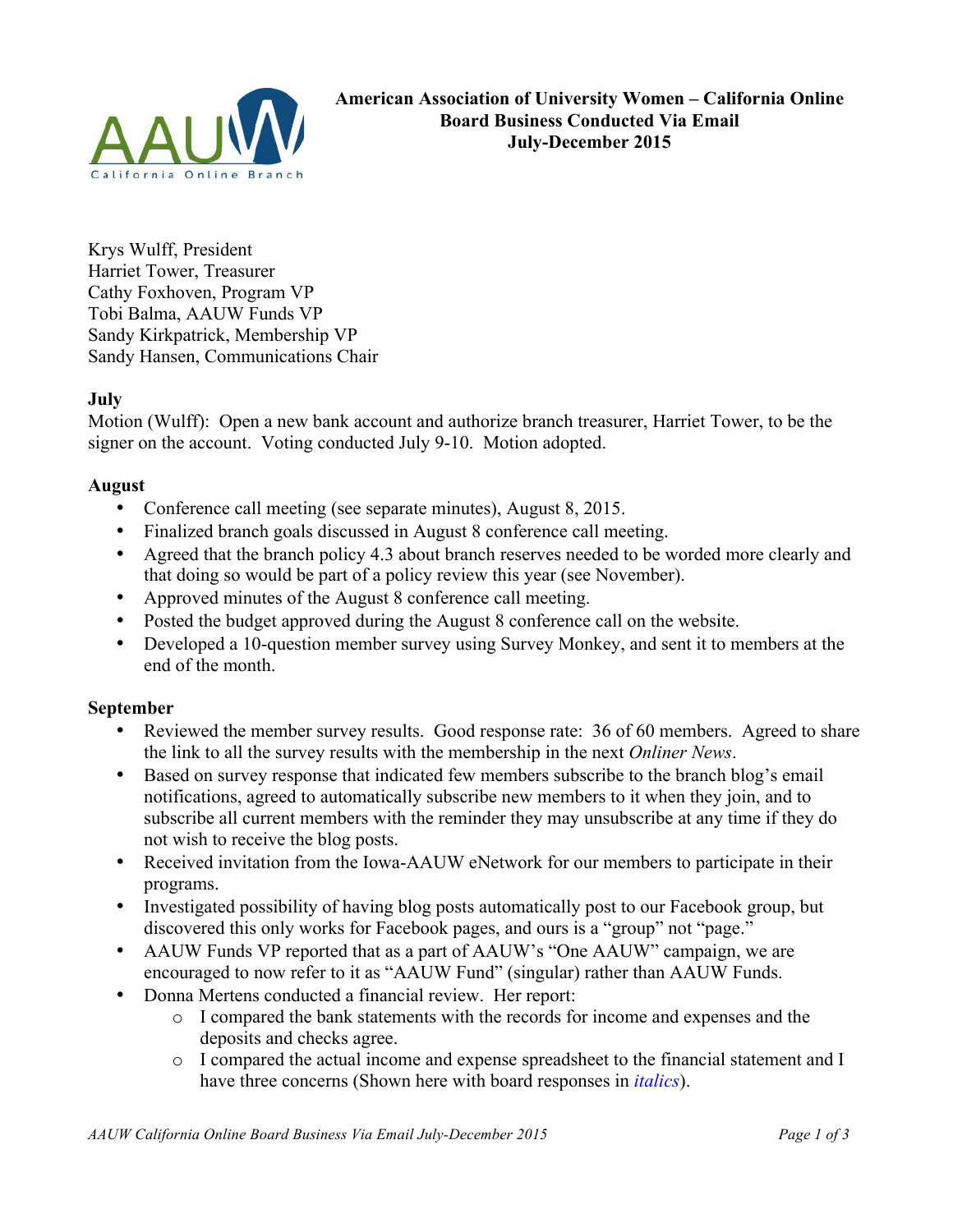- 1. The dues income shown as \$620 includes dues received in 2014-15 that were paid for 2015-16. *Board response: Unlike the state organization, our branch has always shown dues revenues in the month/quarter/FY it was actually received.*
- 2. The donation line shows \$60, but \$40 was specified for Funds and was not forwarded to National as requested by the donor. *Board response: This particular donation was not specifically donated for AAUW Funds, and after checking with the donor to verify this, the board decided to use the donation towards the branch's participation in the Speech Trek project.*
- 3. Web Hosting shows as paid in 2015-16, however check #131 shows a date of 6/16. According to the bank statements that check is still outstanding. *Board response: This check was held by the web hosting company because it was supposed to be for \$85 (and had "Eighty-five" in the written portion of the check), but mistakenly had \$80 written in the numerical portion of the check. The company never contacted our treasurer to notify her of the error, and instead eventually deposited the check in July 2015 for \$80 and accepted that as our payment.*

After hearing the board's responses to her questions, Mertens recommended that a note be added to the financial records about the member donation (question #2, above) to make that clear. Mertens was thanked for conducting the financial review for the branch.

• PROGRAM: Program VP led a program for interested branch members on the latest AAUW research report "Solving the Equation: The Variables for Women's Success in Engineering and Computing" with one of the report's authors, Christianne Corbett, as guest speaker.

# **October**

- Motion (Kirkpatrick): Accept the mandatory bylaws amendments as presented. Motion made/seconded October 26. Voting by email October 30-November 2. Motion adopted. Amendments were to:
	- 1. Article III, Section 2, new mandated language replacing second sentence.
	- 2. Article III, new mandated section 4.
	- 3. Article IV, Section 3-a-4-a and Section 3-a-5-c slight mandated edit.
	- 4. Article IV, Section 3-b (page 3) and Section 5-a-2, reflecting change in state rules for C/U partner dues.
	- 5. Article VI, Section 2, new sub-section d to include mandated language on secretary duties.

# **November**

- Reviewed and approved amendments to branch policy:
	- o Changed "listserv" to "email list" throughout document, as well as changing "News Notes" to a generic reference to our "newsletter" (allowing for name change in the future, as the president wishes).
	- o 2.2: Updated all the dues amounts to reflect current state dues, and added option for a C/U rep to join the branch as an individual member.
	- o Updated/clarified language in 2.5-2.7.
	- o 3.1-3.2 and 3.6-3.7 clarified language to reflect current practice.
	- o 3.4: Changed option for guests temporarily subscribed to PROGRAM email list, not member list.
	- $\circ$  4.2: Slight edit so budget announcement could be part of newsletter, rather than its own (separate) email.